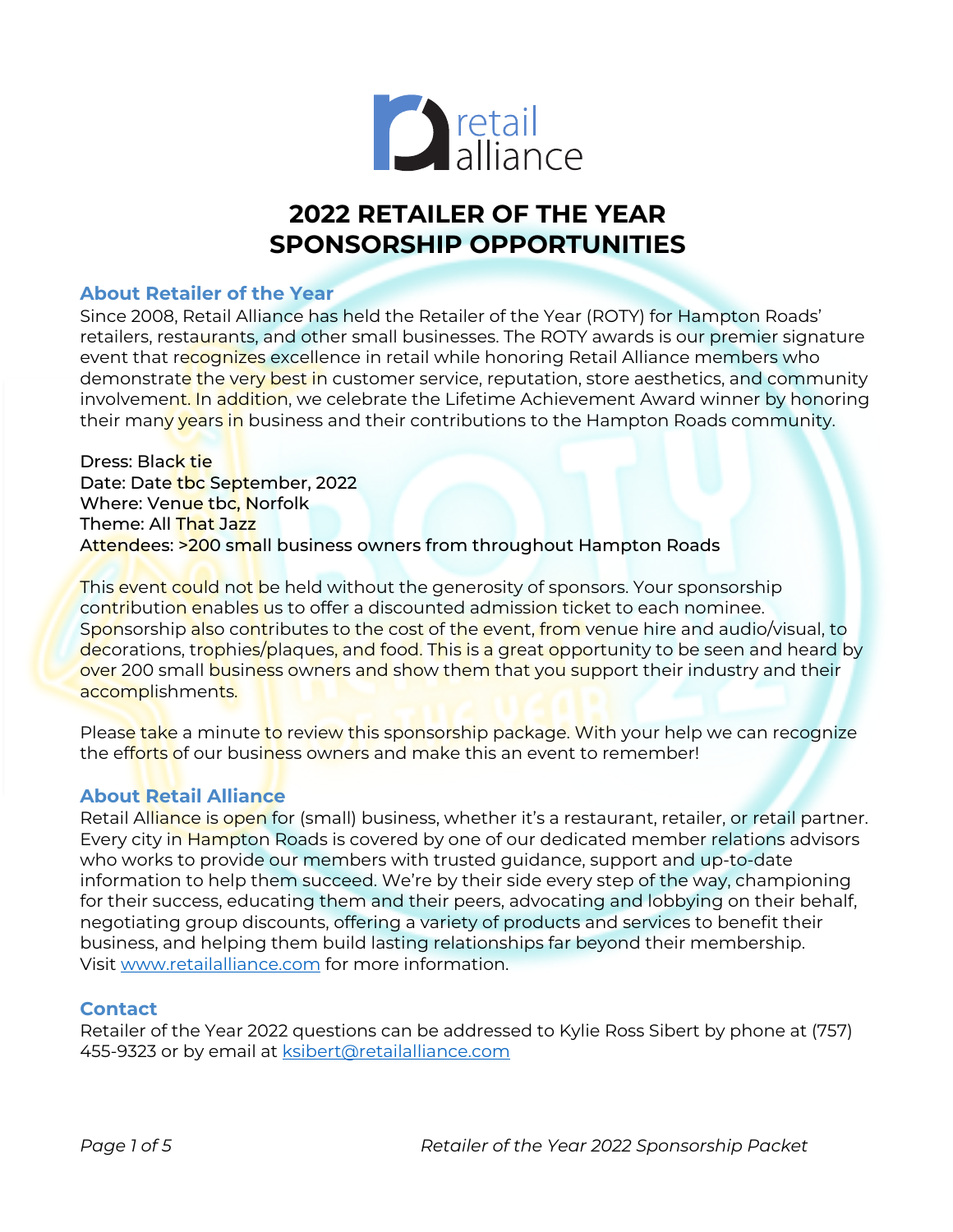# **SPONSORSHIP OPPORTUNITIES**

## **\$10,000 Presenting Sponsor (exclusive)**

- Company name and logo on ROTY 2022 category awards (approx. 20 awards).
- Billed as "Presenting Sponsor" on all communications associated with Retailer of the Year 2022. To include:
	- o Presenting Sponsor dedicated section of ROTY 2022
	- o Emails (5+ emails reaching a dedicated audience of over 450 business owners)
	- o Social media (20,000+ reach)
	- o ROTY section on website.
- Company logo on the promotional posterboards/banners located at event venue.
- Cover page recognition in event program.
- Full-page advertisement on back page of the program.
- Eight (8) tickets to Retailer of the Year event.
- Company logo as Presenting Sponsor shown on presentation at event along with 2minute speaking opportunity (plus optional showing of a short corporate video).
- Presenter rights for your choice of category awards.
- Other tailored inclusions can be discussed.

### **\$5,000 Lifetime Achievement Award (exclusive)**

- Company name and logo on ROTY 2022 Lifetime Achievement Award trophy.
- Company logo/link on all communications associated with Retailer of the Year 2022. To include:
	- o Sponsor dedicated section of ROTY 2022
	- $\circ$  Emails (5+ emails reaching a dedicated audience of over 450 business owners)
	- o Social media (20,000+ reach)
	- o ROTY section on website.
- Company logo on the promotional posterboards/banners located at event venue.
- Logo recognition in event program.
- Full page advertisement inside back page of the program.
- Six (6) tickets to Retailer of the Year event.
- Company logo as Lifetime Achievement Award Sponsor shown on presentation at event.
- Presenter rights for Lifetime Achievement Award on the night of the event.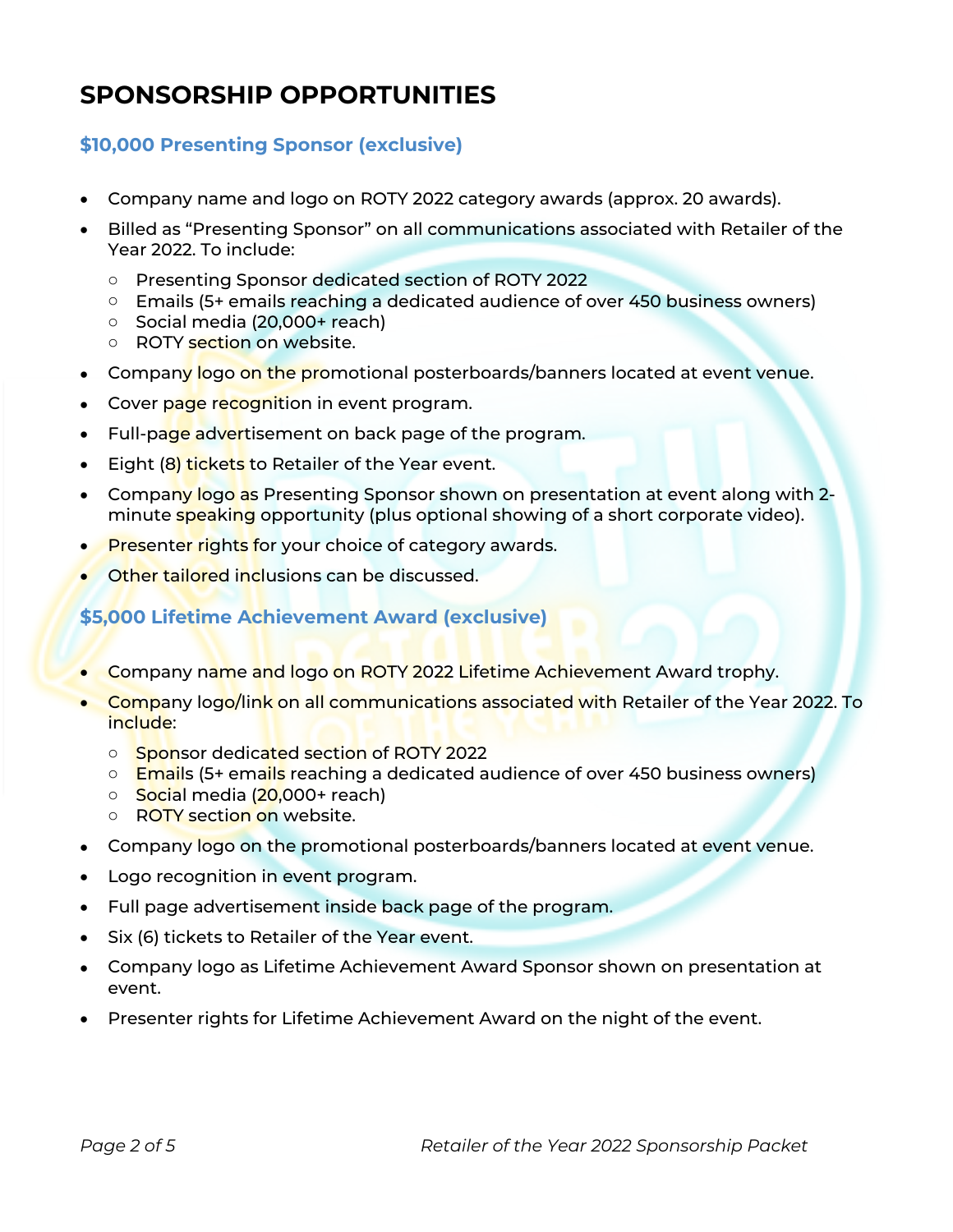## **\$3,500 Bar sponsor (exclusive)**

- Company logo/link on all communications associated with Retailer of the Year 2022. To include:
	- o Sponsor dedicated section of ROTY 2022
	- o Emails (5+ emails reaching a dedicated audience of over 450 business owners)
	- o Social media (20,000+ reach)
	- o ROTY section on website.
- Company logo on the promotional posterboards/banners located at event venue.
- The only company logo shown on signage located at the bar(s).
- Logo recognition as exclusive Bar Sponsor in event program.
- Full page advertisement in the program.
- Four (4) tickets to Retailer of the Year event.
- Company logo as Bar Sponsor shown on presentation at event.

#### **\$2,000 Sponsor**

- **Company logo/link on all communications associated with Retailer of the Year 2022. To** include:
	- o Sponsor dedicated section of ROTY 2022
	- o Emails (5+ emails reaching a dedicated audience of over 450 business owners)
	- o Social media (20,000+ reach)
	- o ROTY section on website.
- **Company logo on the promotional posterboards/banners located at event venue.**
- Logo recognition in event program
- Full page advertisement inside the program.
- Four (4) tickets to Retailer of the Year event.
- Company logo as sponsor shown on presentation at event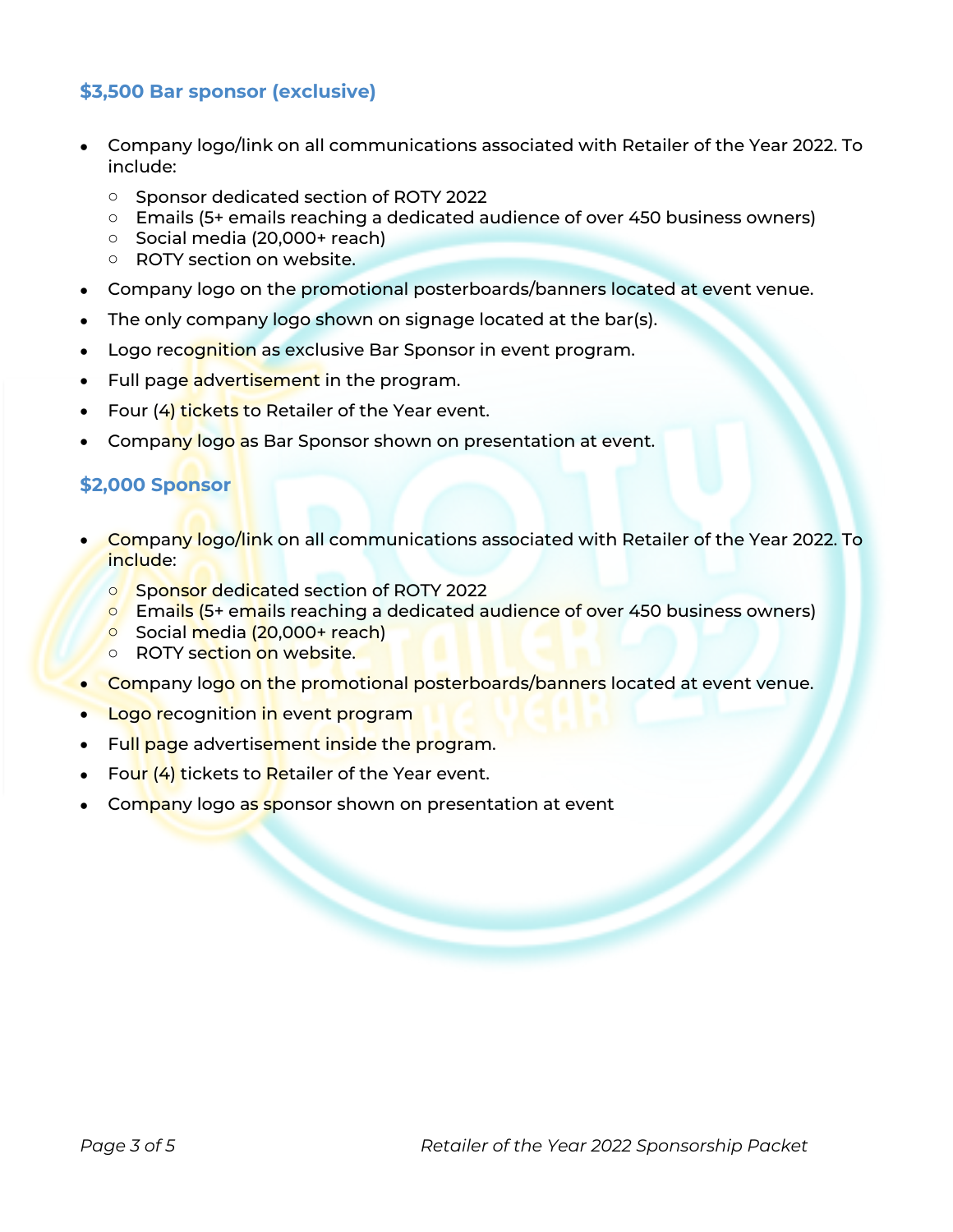### **\$1,000 Sponsor**

- Company logo/link on all communications associated with Retailer of the Year 2022. To include:
	- o Sponsor dedicated section of ROTY 2022
	- o Emails (5+ emails reaching a dedicated audience of over 450 business owners)
	- o Social media (20,000+ reach)
	- o ROTY section on website.
- Company logo on the promotional posterboards/banners located at event venue.
- Logo recognition in event program.
- Half-page advertisement inside the event program
- Two (2) tickets to Retailer of the Year event.
- Company logo as sponsor shown on presentation at event.

## **\$500 Sponsorship**

- Company logo/link on all communications associated with Retailer of the Year 2022. To include:
	- o Sponsor dedicated section of ROTY 2022
	- $\circ$  Emails (5+ emails reaching a dedicated audience of over 450 business owners)
	- o Social media (20,000+ reach)
	- **o** ROTY section on website.
- **Company logo on the promotional posterboards/banners located at event venue.**
- **Logo** recognition in event program.
- Quarter-page advertisement inside the event program.
- Two (2) tickets to Retailer of the Year event.
- Company logo as sponsor shown on presentation at event.

#### **\$250 Sponsorship**

- Company logo/link on all communications associated with Retailer of the Year 2022. To include:
	- o Sponsor dedicated section of ROTY 2022
	- o Emails (5+ emails reaching a dedicated audience of over 450 business owners)
	- o Social media (20,000+ reach)
	- o ROTY section on website.
- Company logo on the promotional posterboards/banners located at event venue.
- Logo recognition in event program.
- Company logo as sponsor shown on presentation at event